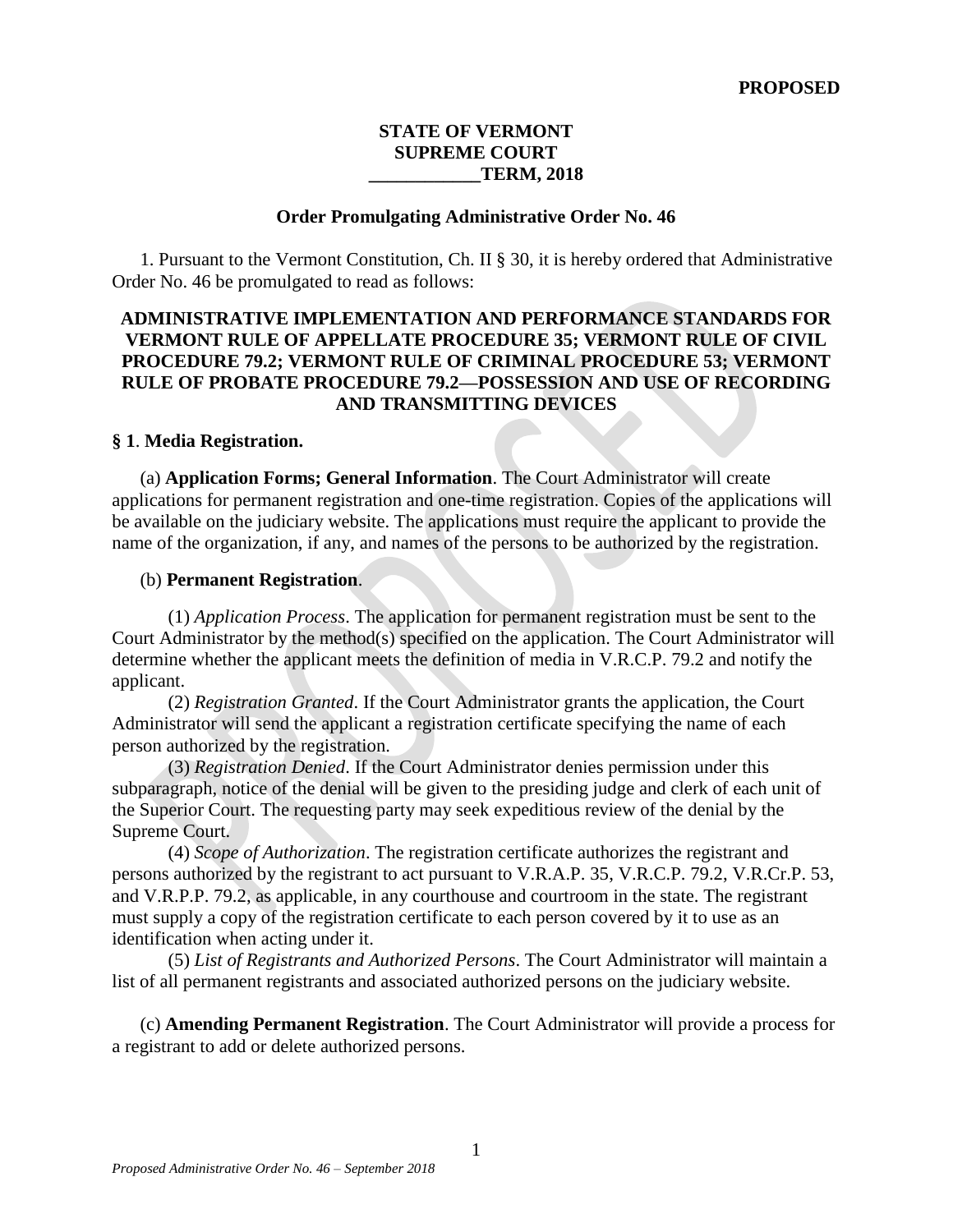### (d) **One-Time Registration**.

(1) *In General*. A person seeking a one-time media registration pursuant to V.R.A.P. 35(d)(1), V.R.C.P. 79.2(d)(2)(B), V.R.Cr.P. 53(d)(2)(B), or V.R.P.P. 79.2(d)(2)(B) must complete a one-time registration application.

(2) *Superior Court Application Process*. The applicant must submit the application to the presiding judge. The presiding judge will promptly decide the request with or without a hearing. If the presiding judge denies permission, the applicant may seek expeditious review by the Chief Superior Judge.

(3) *Supreme Court Application Process*. The applicant must submit the application to the Chief Justice. The Chief Justice will promptly decide the request with or without a hearing. If the Chief Justice denies permission, the applicant may seek expeditious review by the Supreme Court.

## (e) **Authorization of Individuals**.

(1) *In General*. An individual seeking a one-time authorization pursuant to V.R.A.P. 35(d)(1)(C), V.R.C.P. 79.2(d)(2)(C), V.R.Cr.P. 53(d)(2)(C), or V.R.P.P. 79.2(d)(2)(C) must submit identification, a communication from an authorized individual of a registered media entity stating that the nondesignated individual is authorized to act, and a copy of the entity's registration certificate.

(2) *Superior Court Application Process*. The required documents must be presented to the superior court clerk, who will promptly decide the request. If the clerk denies permission, the requesting party may seek expeditious review of the denial by the presiding judge.

(3) *Supreme Court Application Process*. The required documents must be presented to the deputy clerk, who will promptly decide the request. If the deputy clerk denies permission, the requesting party may seek expeditious review of the denial by the Supreme Court.

# **§ 2. Equipment and Personnel—Media.**

(a) The Court Administrator and the presiding judge for each unit of the superior court will adopt a policy on media use and placement of equipment and personnel in each courtroom within that unit. In drafting the policy, representatives of the media regularly appearing in courts in the unit will be consulted. The Court Administrator and the Chief Justice of the Supreme Court will adopt a similar policy for media and nonparticipants for the Supreme Court on placement of equipment and personnel. In both cases, the policy must cover the number of pieces of equipment authorized in the courtroom, the type of equipment, and the required placement of equipment and personnel operating the equipment. The policy may require pooling when more than one individual seeks to use the same type of equipment for similar purposes.

(b) The policy must be displayed at the entrance to the courtroom covered by the policy.

(c) The policy may be amended at any time after consultation as specified in subdivision (a).

(d) The policy must provide that

(1) Any pooling arrangements among the media required by the policy will be the media's sole responsibility without court mediation.